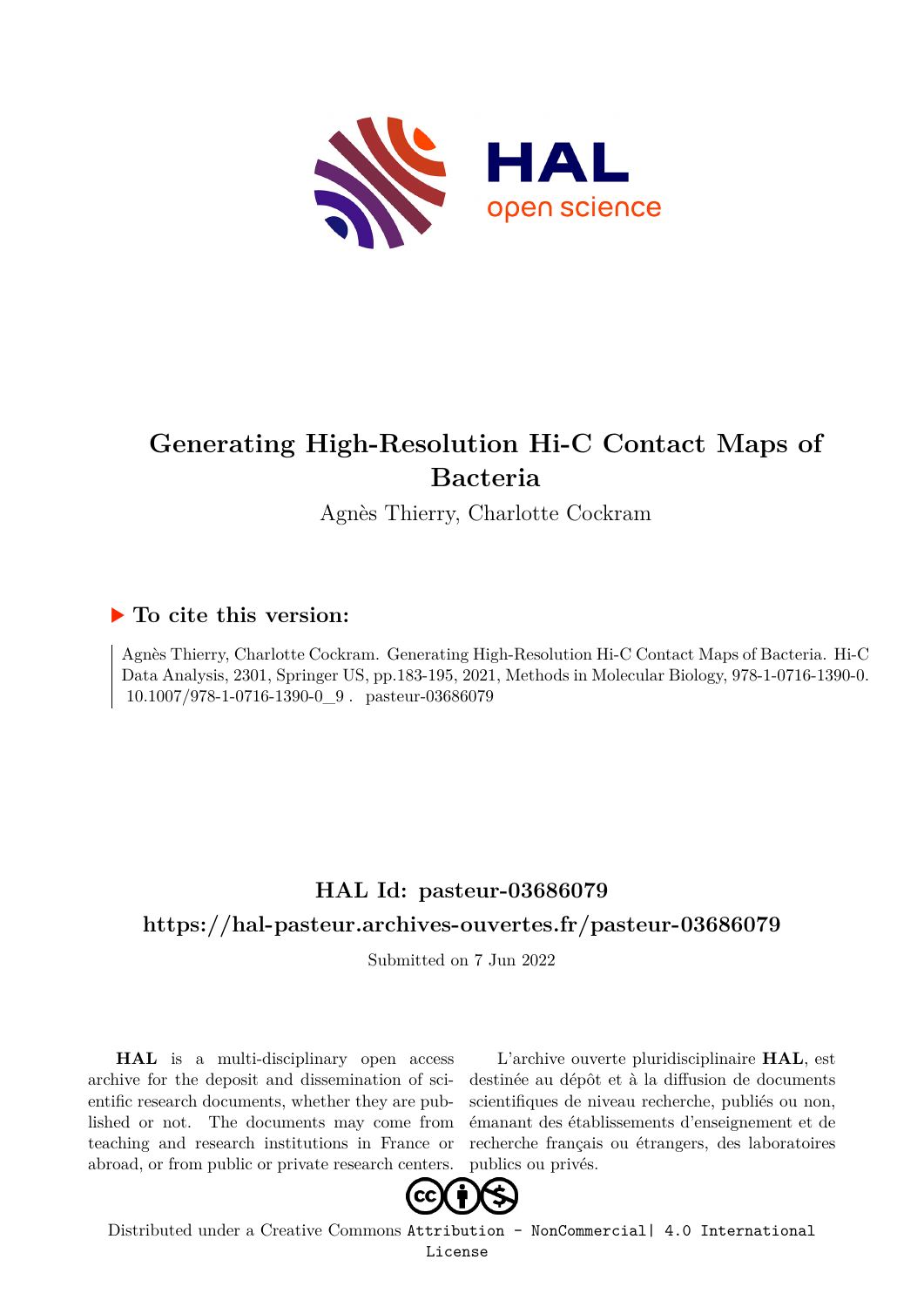# **Generation of high-resolution Hi-C contact maps in bacteria**

Agnès Thierry<sup>1</sup> and Charlotte Cockram<sup>1</sup>

<sup>1</sup> Institut Pasteur, Unité Régulation Spatiale des Génomes, CNRS, UMR 3525, F-75015 Paris, France

# **Summary**

During the past decade, Chromosome Conformation Capture (3C/Hi-C)-based methods have been used to probe the 3D structure and organization of bacterial genomes, revealing fundamental aspects of chromosome dynamics. However, the current protocols are expensive, inefficient, and limited in their resolution. Here we present a simple, cost-effective Hi-C approach that is readily applicable to a range of Gram-positive and Gram-negative bacteria.

### **Key words**

Chromosome conformation capture, Hi-C, 3C, Genome organization, Bacteria, **Prokaryotes**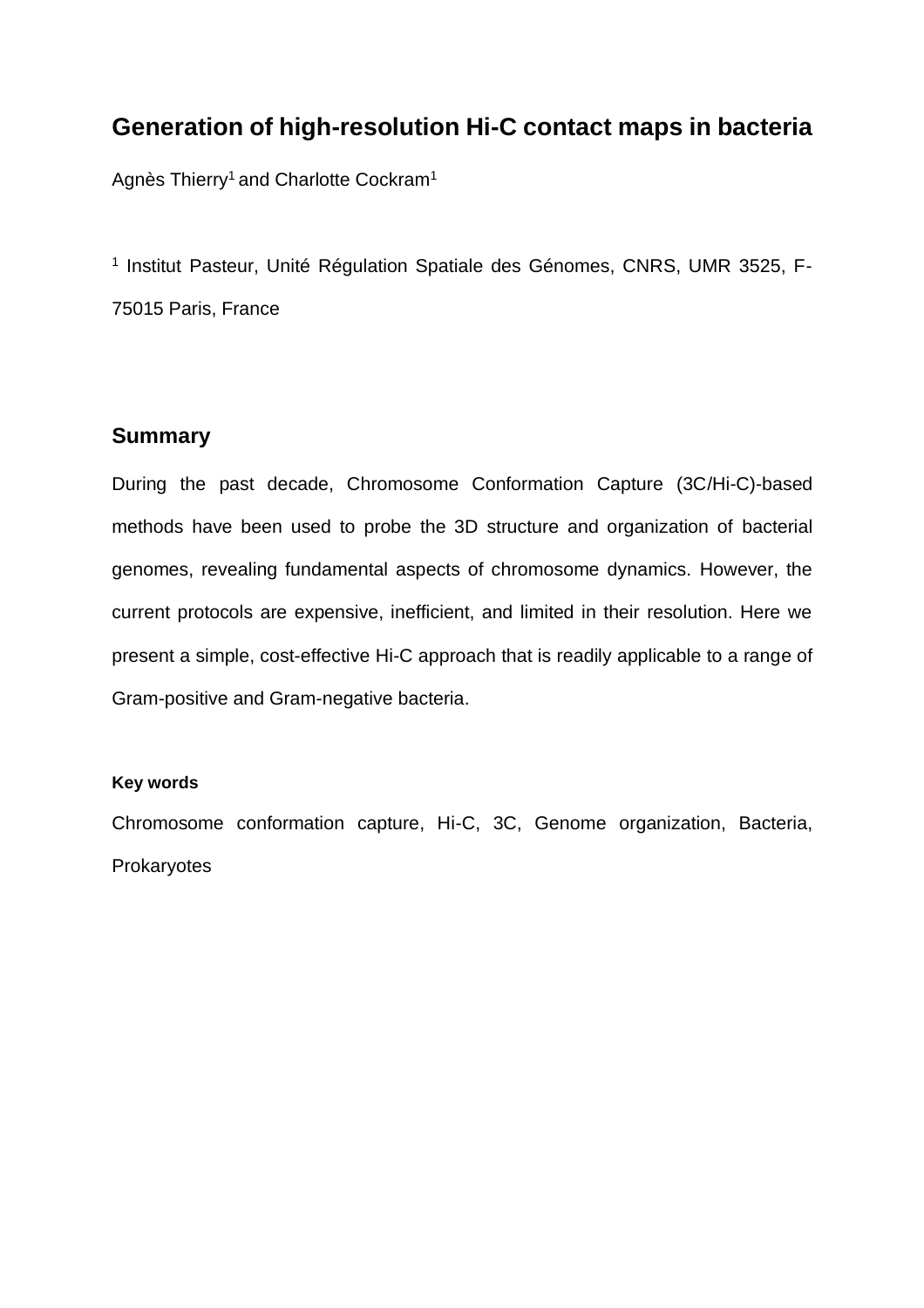#### **1. Introduction**

Hi-C relies on the proximity ligation of DNA fragments held together by cellular proteins and once processed, yields a snapshot of the 3D organization of the chromosome. The protocol comprises of six basic steps: 1) Cells are crosslinked with a chemical fixative to covalently link chromosomal regions that are in close proximity; 2) Following lysis, chromosomal DNA is fragmented by a frequently cutting restriction enzyme; 3) DNA overhangs are then filled in, with the incorporation of a biotinylated nucleotide; 4) The DNA is then subject to blunt-end ligation under dilute conditions to favor intramolecular ligation; 5) Following reverse crosslinking, the DNA is purified and the biotinylated chimeric DNA molecules are enriched by streptavidin pull-down. 6) Finally, the Hi-C libraries are prepared for paired-end sequencing.

Despite several key improvements to eukaryotic Hi-C protocols during the past few years, including the development of commercial kits for non-specialists, the bacterial Hi-C protocol has remained largely unchanged. This means that prokaryotic Hi-C contact maps are still significantly limited in terms of the resolution they can offer. In this chapter, we have improved upon this by dissecting the different steps of published eukaryotic and prokaryotic Hi-C protocols, we identified several crucial areas where relatively simple modifications generated remarkably improved bacterial Hi-C contact maps and we used this information to generate an optimized Hi-C protocol (Figure 1). The protocol is suitable for a range of Gram-positive and Gram-negative bacteria and is readily applied to other organisms such as archaea. The resulting prokaryotic Hi-C experiments are much more cost and time-effective compared to their predecessors but most importantly facilitate contact matrices that can be resolved at higher resolutions, revealing new features of the bacterial chromosome architecture (Figure 1).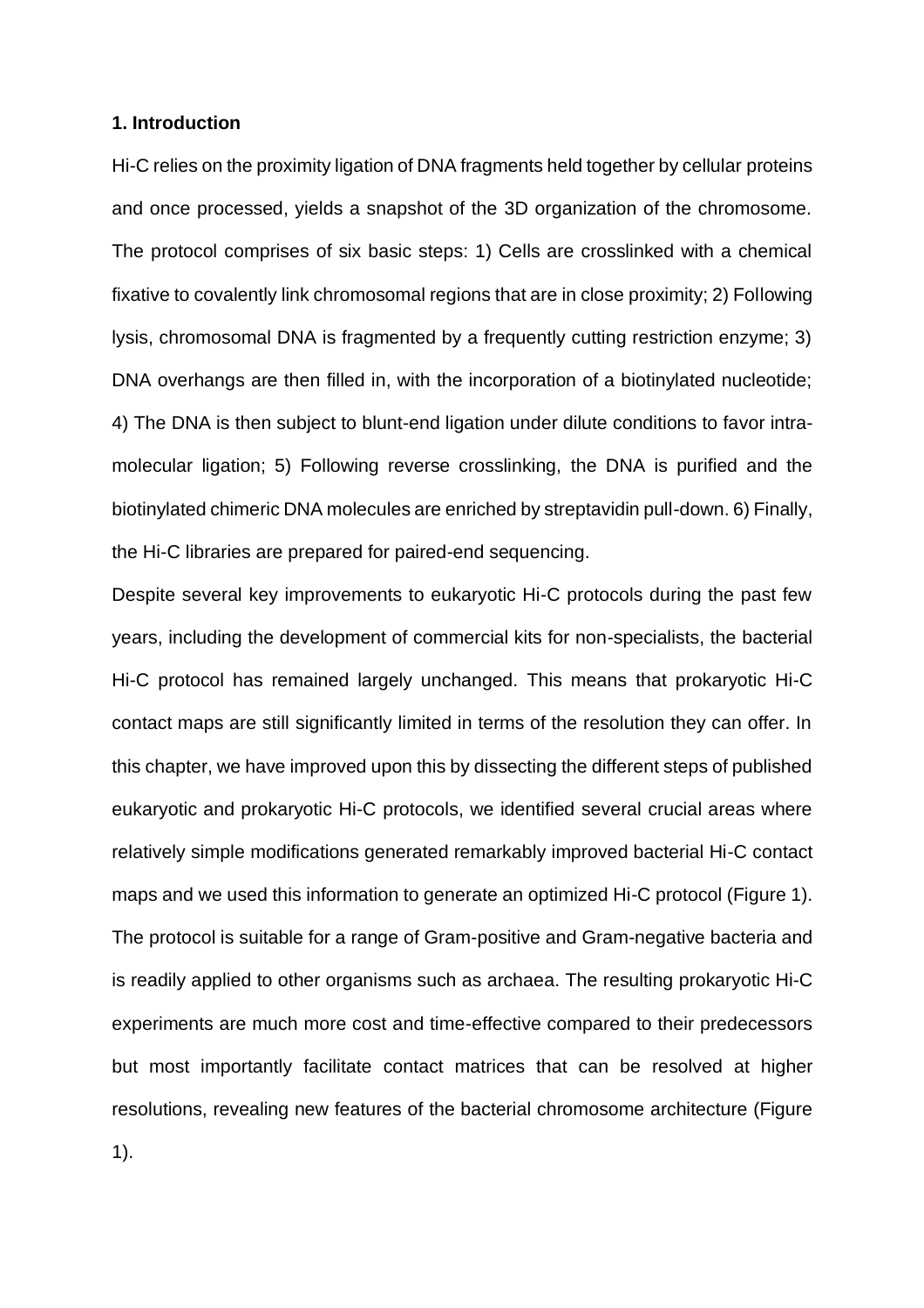# **2. Materials**

## **2.1 Equipment**

- 1. Thermomixer
- 2. PCR machine
- 3. 65°C incubator
- 4. Variable temperature incubator (30 37°C)
- 5. Refrigerated centrifuge (for 50 ml falcon tubes)
- 6. Refrigerated centrifuge for 1.5 ml 5ml microcentrifuge tubes.
- 7. Precellys Evolution tissue homogenizer (Ozyme)
- 8. Precellys Cryolys cooling attachment (optional)
- 9. Gel electrophoresis tank
- 10.Qubit Fluorometer
- 11.Magnet Rack for 1.5 ml microcentrifuge tubes
- 12.Tube rotator
- 13.Magnetic stirrer
- 14.S220 Focused-Ultrasonicator (Covaris)

# **2.2 Consumables for Hi-C library preparation**

- 1. 50 ml disposable conical tubes
- 2. 0.22 µm filtration unit
- 3. 1.5 ml and 5 ml microcentrifuge tubes
- 4. Restriction enzyme and corresponding restriction enzyme buffer **(**see **Note 1)**
- 5. 30 U/µl T4 DNA ligase (Weiss units, Thermo Fisher Scientific)
- 6. 20 mg/ml Proteinase K in water (Eurobio)
- 7. 10 mg/ml DNase-free RNase A in water (Euromedex)
- 8. 37% Formaldehyde solution (w/v) (Sigma-Aldrich)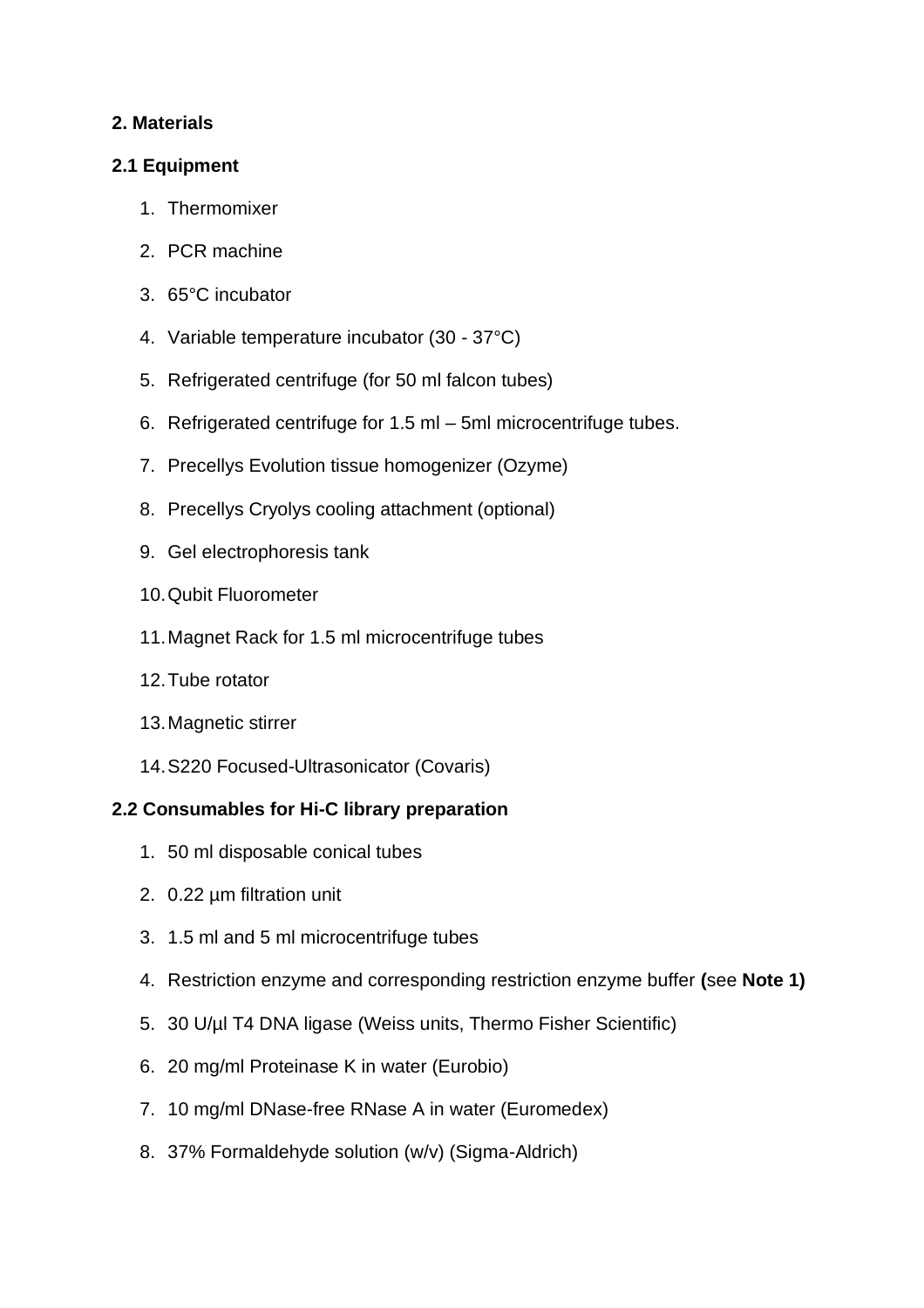- 9. 2.5 M glycine (Filter sterilized)
- 10.10% sodium dodecyl sulphate (w/v, SDS) solution (Thermo Fisher Scientific)
- 11.10% Triton X-100 in water (Thermo Fisher Scientific)
- 12.10x Ligation Buffer (-ATP): 500 mM Tris-HCl pH 7.5, 100 mM MgCl2, 100 mM DTT
- 13.10 mg/ml bovine serum albumin (BSA, Sigma-Aldrich)
- 14.100 mM ATP (pH 7.0, Sigma-Aldrich)
- 15.500 mM EDTA (pH 8.0, Thermo Fisher Scientific)
- 16.3 M sodium acetate (pH 5.2)
- 17.10:9:1 phenol:chloroform:isoamylalcohol (pH 8.2, Interchim)
- 18.100% ethanol (Thermo Fisher Scientific)
- 19.70% ethanol (VWR international)
- 20.1x TE buffer (pH 8.0)
- 21.cOmplete protease inhibitor cocktail (EDTA-free, Sigma-Aldrich)
- 22.1x PBS
- 23.2 ml Precellys tubes containing 0.5 mm glass beads (VK05, Ozyme)
- 24.Milli-Q water
- 25.Ultrapure Agarose (Thermo Fisher Scientific)
- 26.10 mM dAGTP
- 27.Biotin-14-dCTP (Thermo Fisher Scientific)
- 28.DNA Polymerase I, Large (Klenow) Fragment (New England Biolabs)

### **2.3 Consumables for sequencing library preparation**

- 1. 1.5 ml microcentrifuge tubes
- 2. Milli-Q water
- 3. Agencourt Ampure XP beads (Beckman)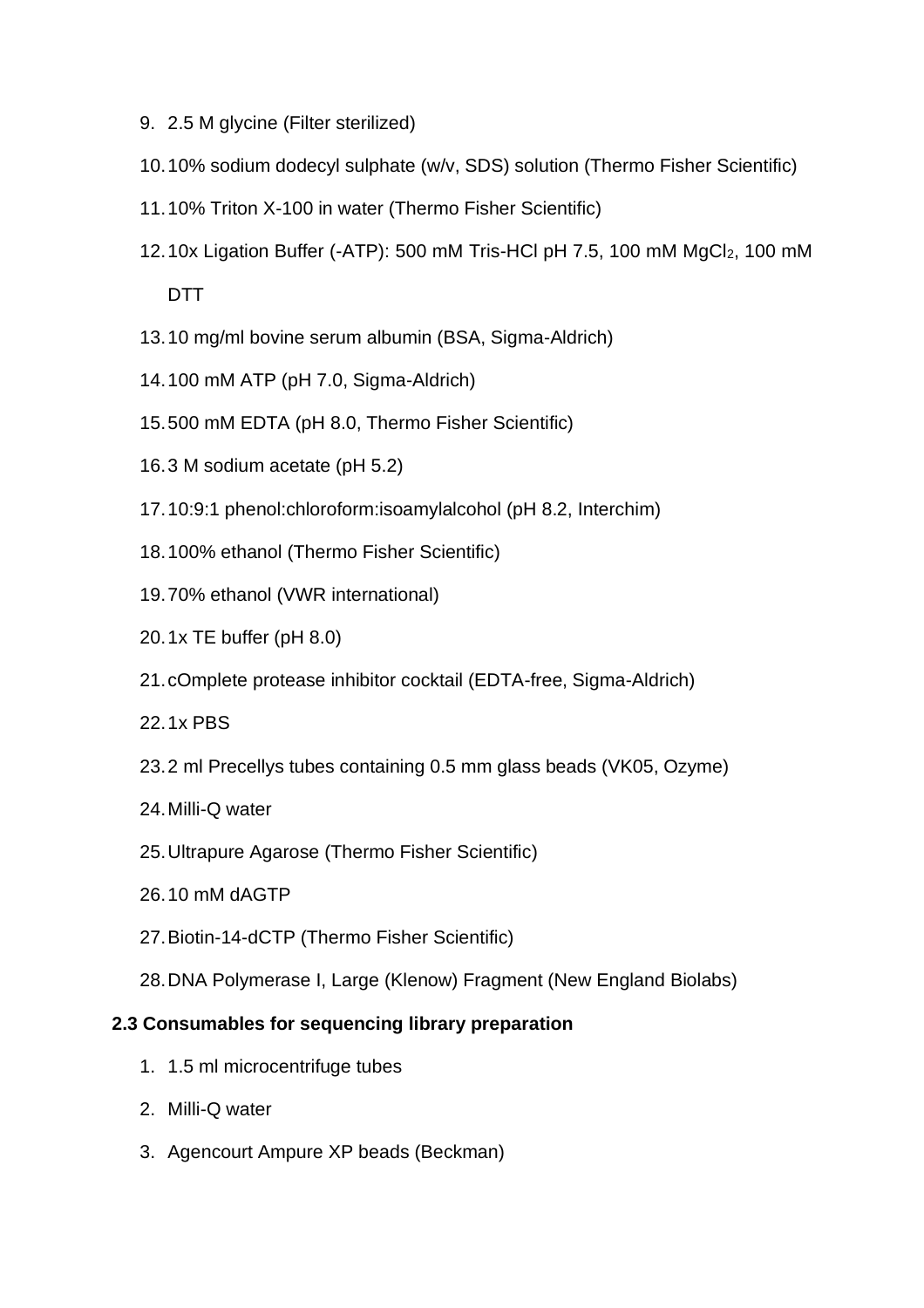- 4. 70% ethanol (VWR International)
- 5. 1x Tween Wash Buffer (TWB): 5 mM Tris-HCl pH7.5, 0.5 mM EDTA, 1M NaCl, 0.05% Tween
- 6. 2x Binding Buffer (BB): 10 mM Tris-HCl pH7.5, 1 mM EDTA, 2 M NaCl
- 7. 1x NEBuffer 2 (New England Biolabs)
- 8. Phusion 2x High Fidelity Master Mix (Thermo Fisher Scientific)
- 9. 1x T4 DNA ligase buffer (New England Biolabs)
- 10.T4 Polynucleotide Kinase (PNK, New England Biolabs)
- 11.T4 DNA polymerase (New England Biolabs)
- 12.Klenow Fragment (3'-5' exo-, New England Biolabs)
- 13.DNA Polymerase I, Large (Klenow) Fragment (New England Biolabs)
- 14.10mM dNTPs
- 15.10mM dATP
- 16.Quick Ligation Kit (New England Biolabs)
- 17.Ultrapure Agarose (Thermo Fisher Scientific)
- 18.Dynabeads MyOne Streptavidin C1 (Thermo Fisher Scientific)
- 19.Qubit dsDNA HS assay kit (Thermo Fisher Scientific)
- 20.microTUBE AFA Fiber Pre-Slit Snap-Cap (Covaris)

### **3. Methods**

### **3.1 Generation of a bacterial Hi-C library**

This protocol facilitates the generation of a Hi-C library and the subsequent sequencing library within two days. However, there are several steps where the library can be stored at -20°C or incubations extended and these are indicated throughout the protocol. We recommend that users initially prepare no more than 4 libraries at a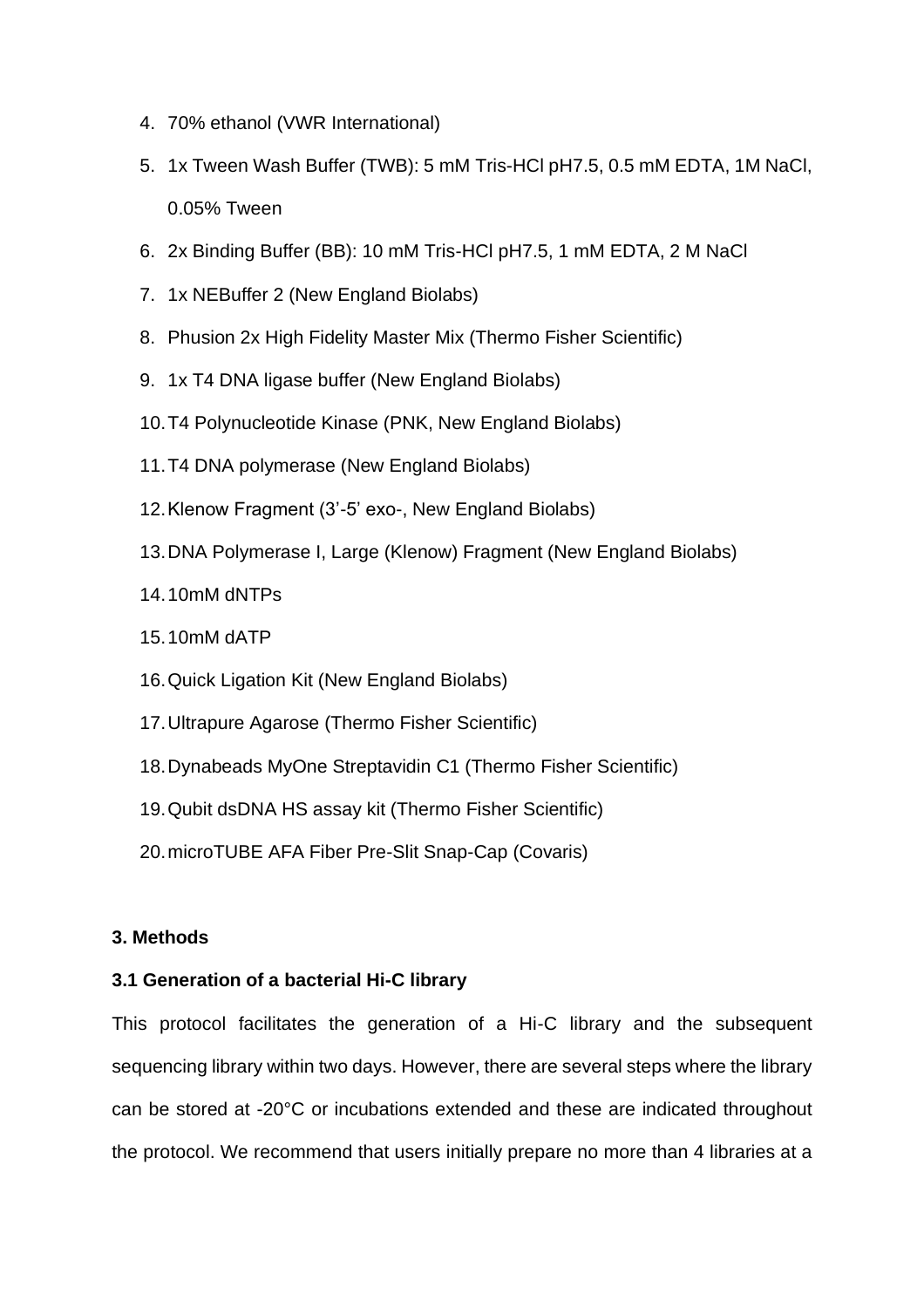time, but the protocol can easily be scaled up once users become familiar with the process. Data analysis and methods for generating Hi-C contact maps have been explained previously[1,2].

#### *3.1.1 Cell fixation*

- 1. Grow bacterial culture in an appropriate medium until you have a total of  $\sim$ 2 x  $10<sup>8</sup>$  cells growing in the exponential growth phase.
- 2. Chemically crosslink protein-DNA interactions by adding fresh formaldehyde (3% final concentration) for 30 min at room temperature with gentle agitation.
- 3. Quench formaldehyde by adding glycine (0.5 M final concentration), Incubate for 20 min at room temperature with gentle agitation.
- 4. Transfer culture to a 50 ml falcon tube and collect cells by centrifugation (4000.x g, 10 min, room temperature).
- 5. Carefully resuspend the cell pellet in 25 ml of 1x PBS and centrifuge again.
- 6. Resuspend the pellet in 1 ml of 1x PBS and transfer to a 1.5 ml microcentrifuge tube. Centrifuge again (4000 x g, 5 min, room temperature).
- 7. Carefully remove supernatant and store the cell pellet at -80°C. Pellets can be stored for approx. 12 months.

#### *3.1.2 Hi-C library construction*

- 1. Remove the cell pellet from the -80°C freezer and thaw on ice.
- 2. Resuspend the pellet in 1.2ml of 1x TE + cOmplete protease inhibitor cocktail and transfer to a 2 ml Precellys tube containing 0.5 mm glass beads.
- 3. Mechanically disrupt cells using the Precellys Evolution tissue homogenizer (V7500: 5 x 30s, 20s pause **(**see **Note 2)**.
- 4. Carefully transfer the lyase (~1 ml in volume) to a 5 ml microcentrifuge tube, avoid transferring any of the glass beads.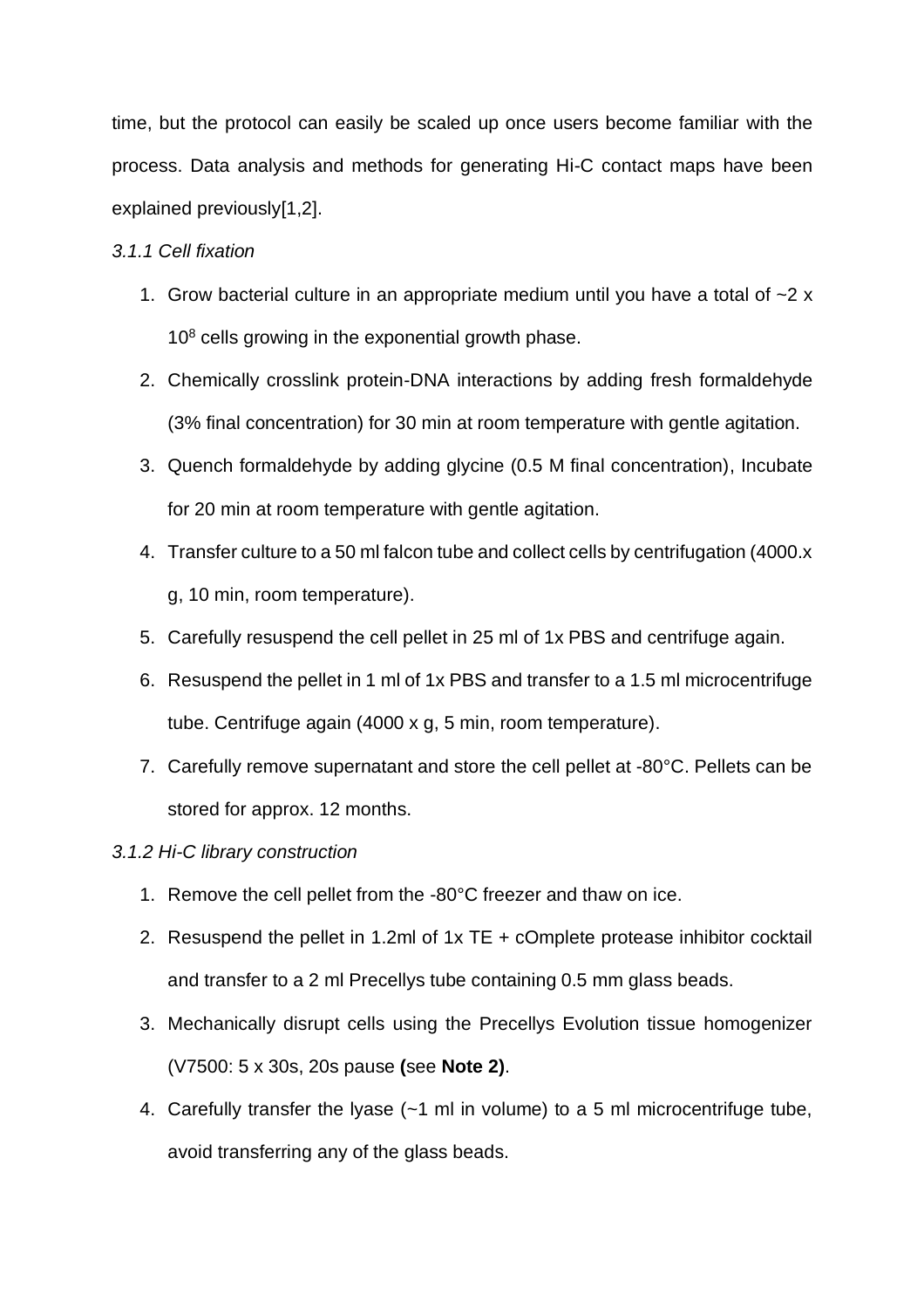- 5. Add 50 µl of 10% SDS solution (0.5% final concentration).
- 6. Incubate at room temperature for 10 min.
- 7. Add 3 ml dH2O, 500 µl 10x Digestion Buffer, and 500 µl 10% Triton-X-100 and mix thoroughly.
- 8. Remove 400 µl of the sample and transfer it to a 1.5 microcentrifuge tube. This is the non-digested (ND) control.
- 9. Add 1000U of restriction enzyme to the remaining sample and incubate at 37°C for 3h with gentle agitation.
- 10.Following digestion, remove 400 µl of the sample and transfer it to a 1.5 microcentrifuge tube. This is the digested (D) control.
- 11.Centrifuge the remaining sample (16,000 x g, 20 min, room temperature) to pellet the insoluble fraction containing protein-DNA complexes of interest.
- 12.Remove the supernatant and carefully resuspend the pellet in 400 µl of dH20.
- 13.Add the following to the tube: 50 µl 10x Ligation, 4.5 µl 10 mM dAGTTP, 37.5 µl Biotin-14-dCTP, 40 Units of DNA Polymerase I - Large Klenow Fragment.
- 14.Briefly mix the reaction and incubate at 37°C for 45 min with gentle agitation.
- 15.Set up the ligation reaction by adding: 120µl 10x Ligation Buffer, 12 µl 10 mg/ml BSA, 12 µl 100mM ATP, 540 µl dH2O, 480 U T4 DNA ligase.
- 16.Gently mix the reaction and incubate with gentle agitation for 3h at room temperature.
- *3.1.3 Reverse crosslinking and DNA purification*
	- 1. Following ligation, add 20 µl 500 mM EDTA, 80 µl 10 % SDS, and 100 µl 20 mg/ml proteinase K to the Hi-C library. Add 20 µl 500 mM EDTA, 20 µl 10 % SDS, and 10 µl 20mg/ml proteinase K to the ND and D controls.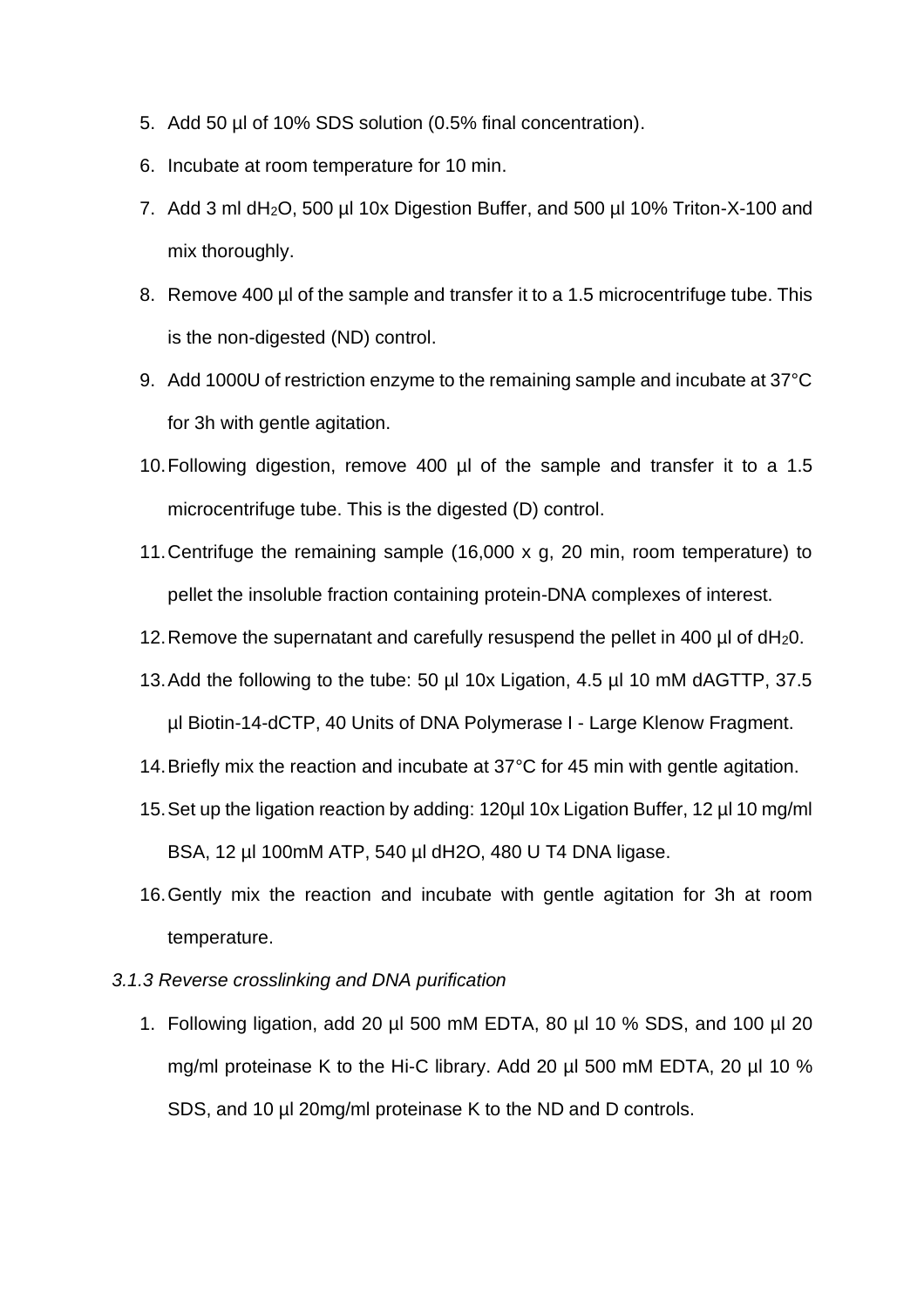- 2. Incubate all samples at 65°C overnight to reverse formaldehyde-mediated protein-DNA crosslinks.
- 3. Purify DNA by adding an equal volume of Phenol:Chloroform: Isoamyl alcohol to each sample, vortex for 30s, and then centrifuge (12,000 x g, 5 min, room temperature).
- 4. Carefully remove the upper aqueous phase and transfer to a new microcentrifuge tube.
- 5. Precipitate DNA by adding 2.5x volume of ice-cold 100% EtOH and 1/10 volume of 3 M NaOAc (pH 5.0).
- 6. Incubate at -80°C for 30 min and then pellet DNA by centrifugation (12,000 x g, 20 min, 4°C).
- 7. Carefully remove supernatant and wash pellets with 500 µl 70% EtOH. Centrifuge again (12,000 x g, 5 min, 4°C).
- 8. Remove EtOH and dry pellets on a 37°C heat block for 5-10 min.
- 9. Add 140 µl 1X TE buffer + 1mg/ml RNase to pellets and incubate for 30 min at 37°C with agitation.
- 10.Once the DNA has completely resuspended, run 10 µl of the Hi-C library and 20 µl of the ND and D controls on a 1 % agarose gel **(**see **Note 3)**.
- 11.Discard ND and D controls.

Safe stopping point: Hi-C library can be stored at -20°C.

### **3.2 Preparation of Hi-C sequencing libraries**

- *3.2.1 DNA sonication and size selection*
	- 1. Transfer 130 µl of DNA to a sonication tube **(**see **Note 4)**.
	- 2. Sonicate DNA to yield a fragment size of ~300 bp **(**see **Notes 3 and 5).**
	- 3. Transfer sheared DNA to a 1.5 ml microcentrifuge tube.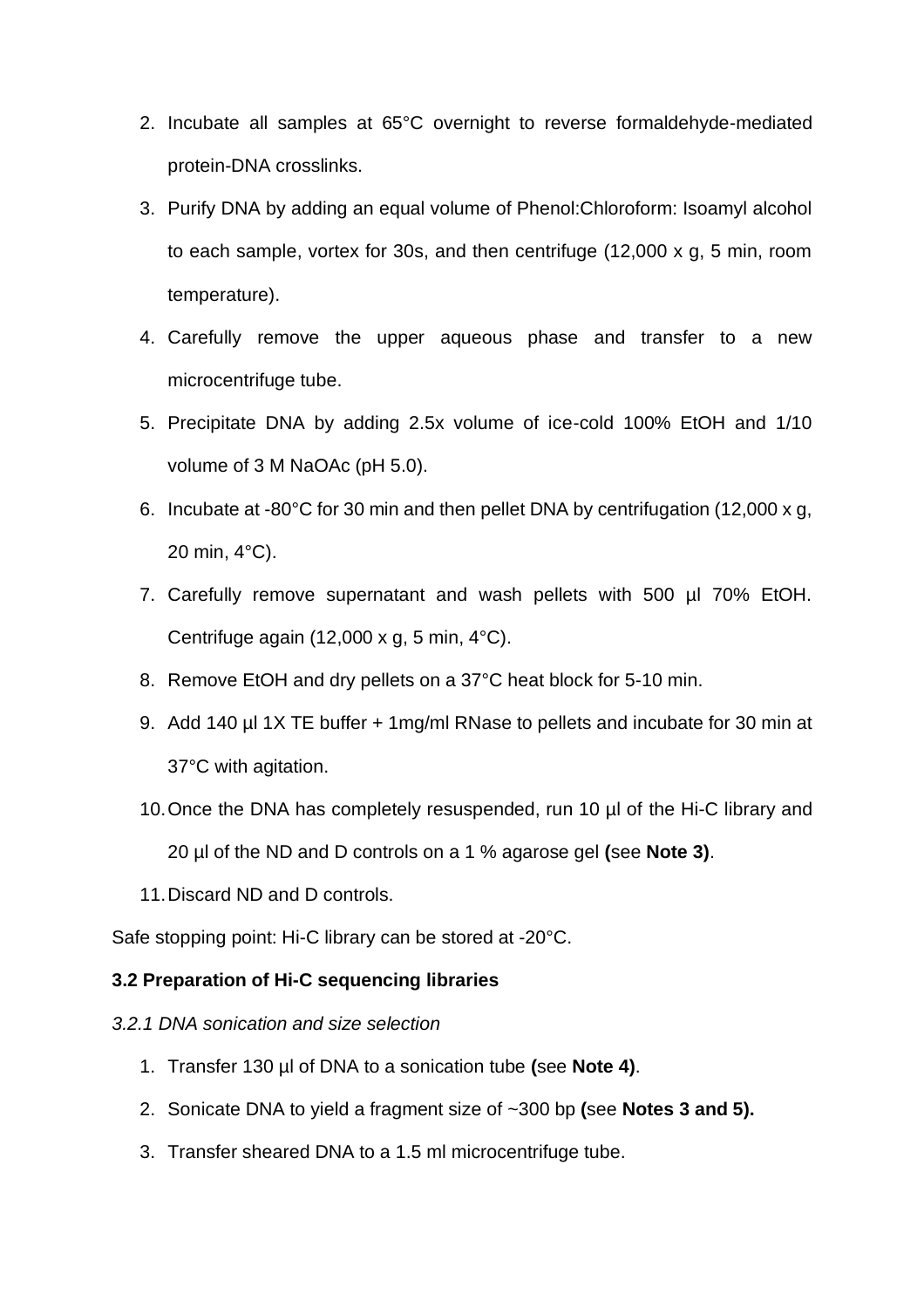- 4. Add an equal volume of AmPure XP beads. Mix sample 10x by gentle pipetting.
- 5. Incubate for 5 min at room temperature to allow DNA fragments to bind to the magnetic beads.
- 6. Transfer tube to a magnetic rack for 1 min or until the beads have separated to the wall of the tube.
- 7. Carefully remove the supernatant and wash 2x with 70% EtOH, keeping the tube on the magnet and ensuring that the beads are not disturbed.
- 8. Airdry pellet for 1 5 min to remove residual EtOH.
- 9. Remove beads from the magnet and resuspend in 320 µl of elution buffer. Mix sample 10x by gentle pipetting.
- 10.Incubate for 5 min at room temperature and then place back onto the magnetic rack for 1 min.
- 11.Carefully remove supernatant and transfer to a new 1.5 ml microcentrifuge tube.
- 12.Check sonication and size-selection by running 18 µl of the DNA on a 1% agarose gel **(**see **Note 4).**
- 13. The remaining 300 µl is used to prepare the sequencing library.

Safe stopping point: DNA can be stored at -20°C.

*3.2.2 Biotin pull-down*

- 1. Thoroughly mix Streptavidin C1 Dynabeads by pipetting.
- 2. Transfer 30 ul of beads to a 1.5ml microcentrifuge tube.
- 3. Place the tube on a magnet and wait 1 min to clear the supernatant.
- 4. Remove the supernatant and then resuspend the beads in 500 µl of 1x Tween Wash Buffer.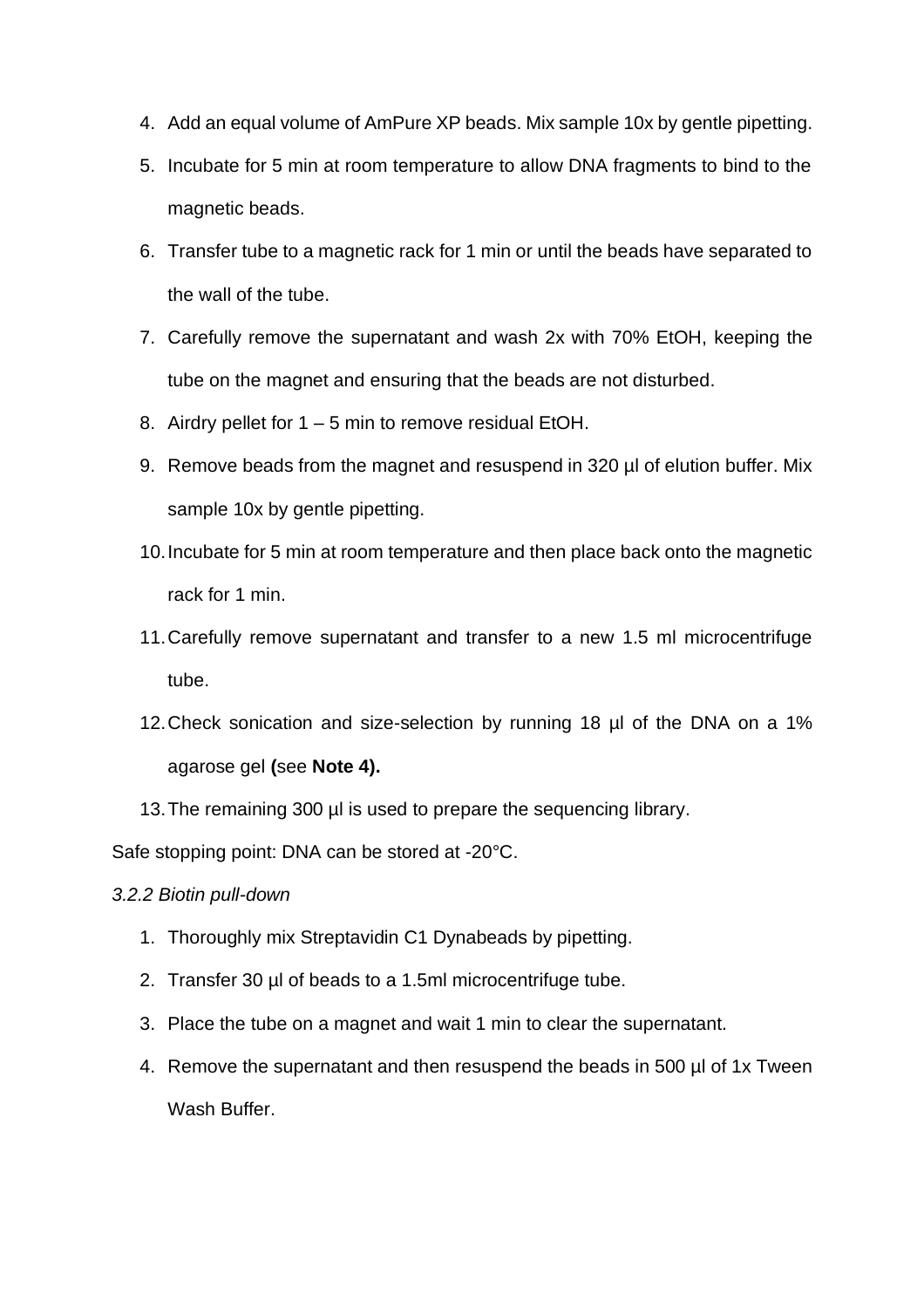- 5. Place the tube back on the magnet, remove the supernatant and resuspend the beads in 300 µl of 2x Binding Buffer.
- 6. Add 300 µl of Hi-C samples to the beads and incubate on a tube rotator for 15 min at room temperature.
- 7. Place the tube back on the magnet and wait 1 min to clear the supernatant.
- 8. Remove the supernatant and then resuspend the beads in 500 µl of 1x Tween Wash Buffer.
- 9. Incubate in a thermomixer (2 min, 55°C, 1,000 rpm).
- 10.Place the tube back on the magnet and wait 1 min for the supernatant to clear.
- 11.Repeat steps 8-10.
- 12.Discard the supernatant, resuspend the beads in 100 µl of 1x T4 ligase buffer and transfer to a new 1.5 ml microcentrifuge tube.

#### *3.2.3 End-repair*

- 1. Prepare the end-repair mix by combining the following: 85 µl 1x T4 ligase buffer, 5 µl 10mM dNTPs, 50 U T4 PNK, 12 U T4 DNA polymerase, 5 U DNA Polymerase I, Large Klenow Fragment.
- 2. Place the Hi-C library on the magnet and wait 1 min to clear the supernatant.
- 3. Discard the supernatant and resuspend the beads in the end-repair mix.
- 4. Incubate for 30 min at room temperature, without agitation.
- 5. Place the tube on a magnet and wait 1 min to clear the supernatant.
- 6. Remove the supernatant and then resuspend the beads in 500 µl of 1x Tween Wash Buffer.
- 7. Incubate in a thermomixer (2 min, 55°C, 1,000 rpm).
- 8. Place the tube back on the magnet and wait 1 min for the supernatant to clear.
- 9. Repeat steps 6-8.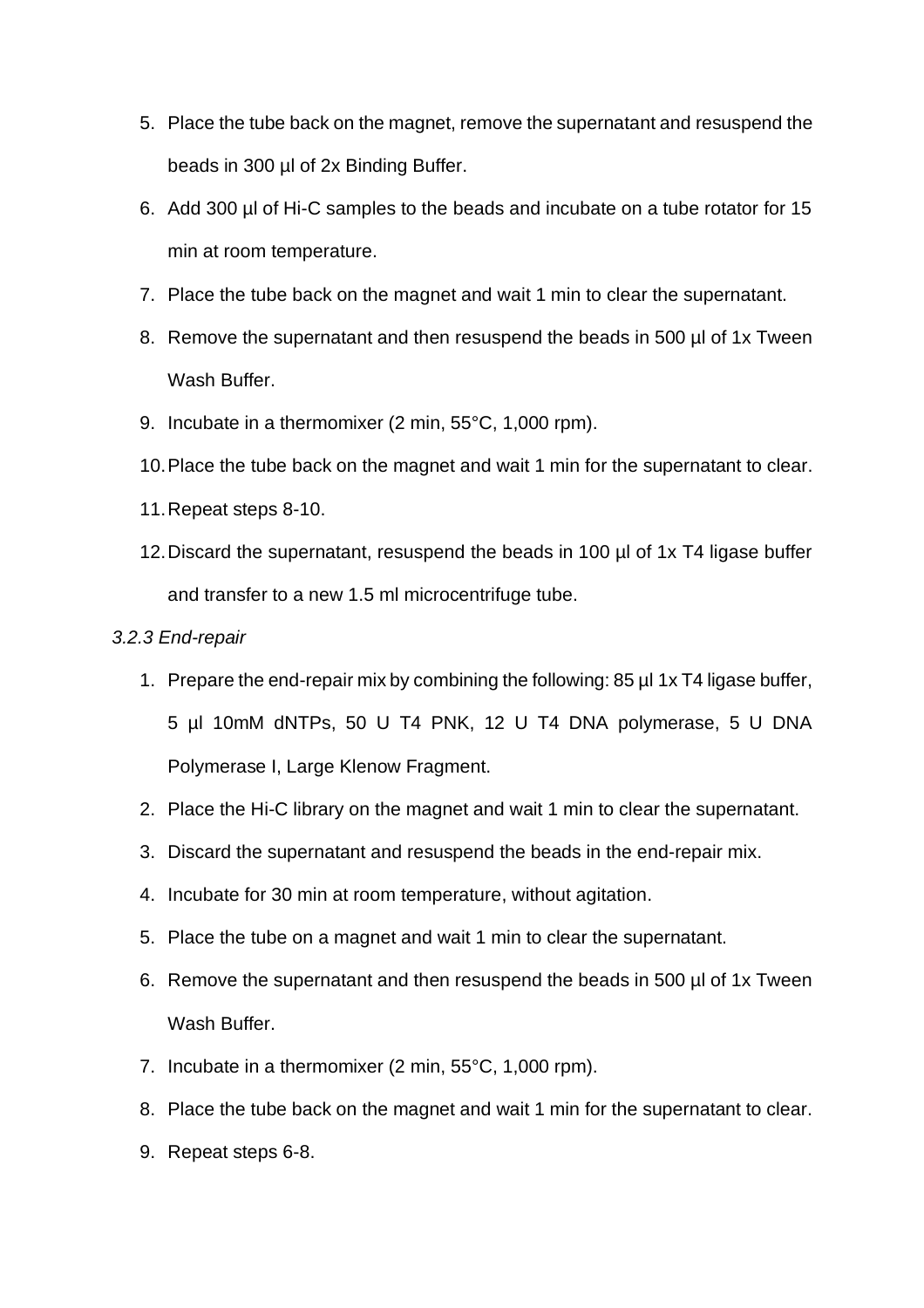10.Discard the supernatant, resuspend the beads in 100 µl of 1x NEB Buffer 2, and transfer to a new 1.5 ml microcentrifuge tube.

Safe stopping point: DNA can be stored at -20°C.

## *3.2.4 A-tailing*

- 1. Prepare the A-tailing mix by combining the following: 90 µl 1xNEB 2 buffer, 5 µl 10mM dATP, 25 U Klenow Fragment (3'-5'exo-).
- 2. Place the Hi-C library on the magnet and wait 1 min to clear the supernatant.
- 3. Discard the supernatant and resuspend the beads in the A-tailing mix.
- 4. Incubate for 30 min at 37°C, without agitation.
- 5. Place the tube on a magnet and wait 1 min to clear the supernatant.
- 6. Remove the supernatant and then resuspend the beads in 500 µl of 1x Tween Wash Buffer.
- 7. Incubate in a thermomixer (2 min, 55°C, 1,000 rpm).
- 8. Place the tube back on the magnet and wait 1 min for the supernatant to clear.
- 9. Repeat steps 6-8.
- 10.Discard the supernatant, resuspend the beads in 50µl of 1x Quick Ligase Buffer, and transfer to a new 1.5 ml microcentrifuge tube.

### **Adapter Ligation**

- 1. Prepare the Ligation mix by combining the following: (48 µl 1x Quick Ligase Buffer, 2 µl Quick DNA Ligase. **(**see **Note 6).**
- 2. Place the Hi-C library on the magnet and wait 1 min to clear the supernatant.
- 3. Discard the supernatant and resuspend the beads in the Ligation mix.
- 4. Add 2 µl of sequencing adapter and mix by pipetting **(**see **Note 7)**.
- 5. Incubate at room temperature for 10 min.
- 6. Place the tube on a magnet and wait 1 min to clear the supernatant.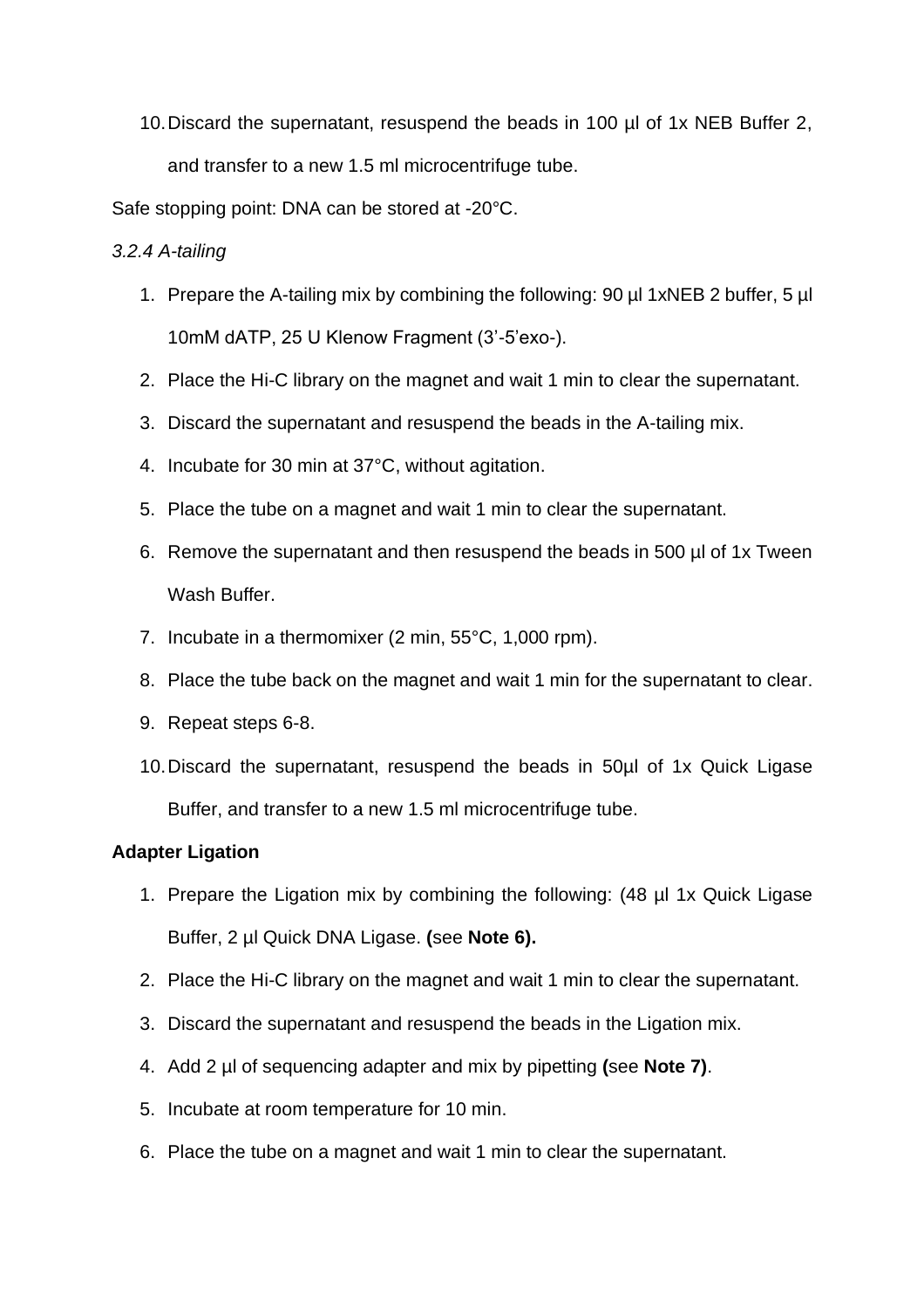- 7. Remove the supernatant and then resuspend the beads in 500 µl of 1x Tween Wash Buffer.
- 8. Incubate in a thermomixer (2 min, 55°C, 1,000 rpm).
- 9. Place the tube back on the magnet and wait 1 min for the supernatant to clear.
- 10.Repeat steps 7-9.
- 11.Discard the supernatant, resuspend the beads in 50µl of 10mM Tris-HCl (pH 8) and transfer to a new 1.5 ml microcentrifuge tube.

Safe stopping point: beads containing the Hi-C library can be stored at -20°C.

#### *3.2.5 Library amplification by PCR*

- 1. Prepare the PCR mix by combining the following: 40 µl of Phusion 2x High Fidelity Master Mix (New England Biolabs), 5 µl of 2 µM Primer Mix (NEXTflex, Bioo Scientific), 32 µl dH2O.
- 2. Add 3 µl of the Streptavidin-beads containing the HiC library.
- 3. Amplify the library for 12 cycles following the manufacturers' instructions.
- 4. Place the PCR reaction on a magnet and wait 1 min to clear the supernatant.
- 5. Transfer the supernatant to a new 1.5 ml microcentrifuge tube. Discard the Dynabeads.
- 6. Purify the PCR reaction by adding an equal volume of AmPure XP beads.
- 7. Mix sample 10x by gentle pipetting and incubate for 5 min at room temperature to allow DNA fragments to bind to the magnetic beads.
- 8. Transfer tube to a magnetic rack for 1 min or until the beads have separated to the wall of the tube.
- 9. Carefully remove the supernatant and wash 2x with 70% EtOH, keeping the tube on the magnet and ensuring that the beads are not disturbed.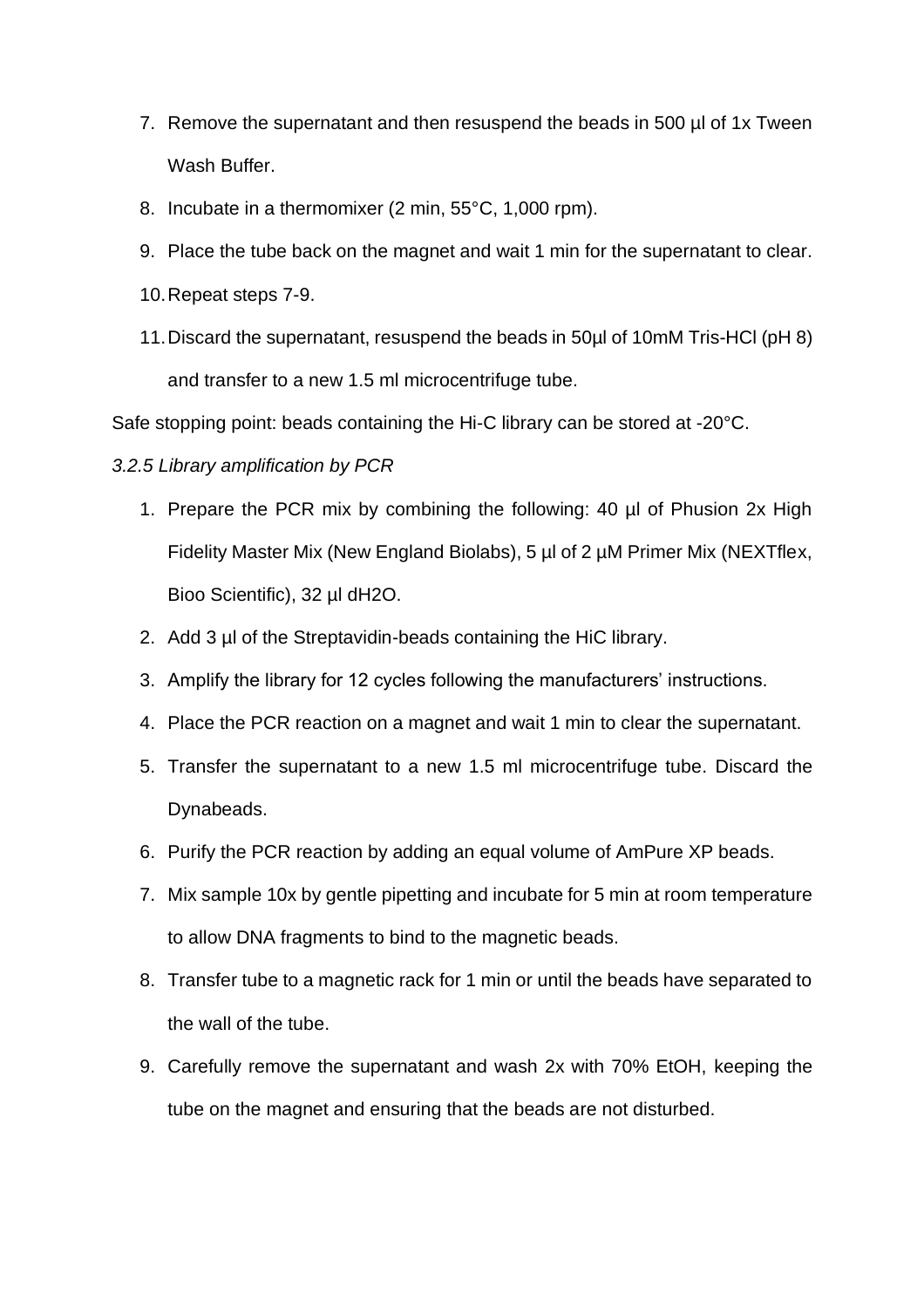- 10.Airdry pellet for 1- 5 min to remove residual EtOH but don't allow beads to overdry.
- 11.Remove beads from the magnet and resuspend in 50 µl of 10 mM Tris-HCl pH 8.
- 12.Mix sample 10x by gentle pipetting.
- 11.Incubate for 5 min at room temperature and then place back onto the magnetic rack for 1 min.
- 12.Carefully remove the supernatant and transfer it to a new 1.5 ml microcentrifuge tube.
- 13.Check DNA on 1% agarose gel to determine the size of the final library and to check for the presence of primer-dimers **(**see **Note 3)**.
- 14.Determine DNA concentration using the Qubit dsDNA HS kit on a Qubit Fluorometer.
- 15.Store the final sequencing library at -20°C.
- 16.Prepare libraries for paired-end sequencing using the 75 cycle High-Output Kit v2.5. according to Illumina's instructions.

#### **4. Notes**

1. The choice of the restriction enzyme and buffer is an important parameter of a Hi-C experiment and can take some optimization. Some enzymes, such as DpnII (^GATC), are incompatible with many bacterial species because of Dam methylation. It is also important to determine the GC content and number of restriction sites within a particular genome, to check whether the required Hi-C resolution can be achieved. Currently, we recommend HpaII (C^CGG) with NEBuffer 1 (10X NEBuffer 1: (200mM Tris-HCl pH 7.5, 100mM MgCl2, 10mM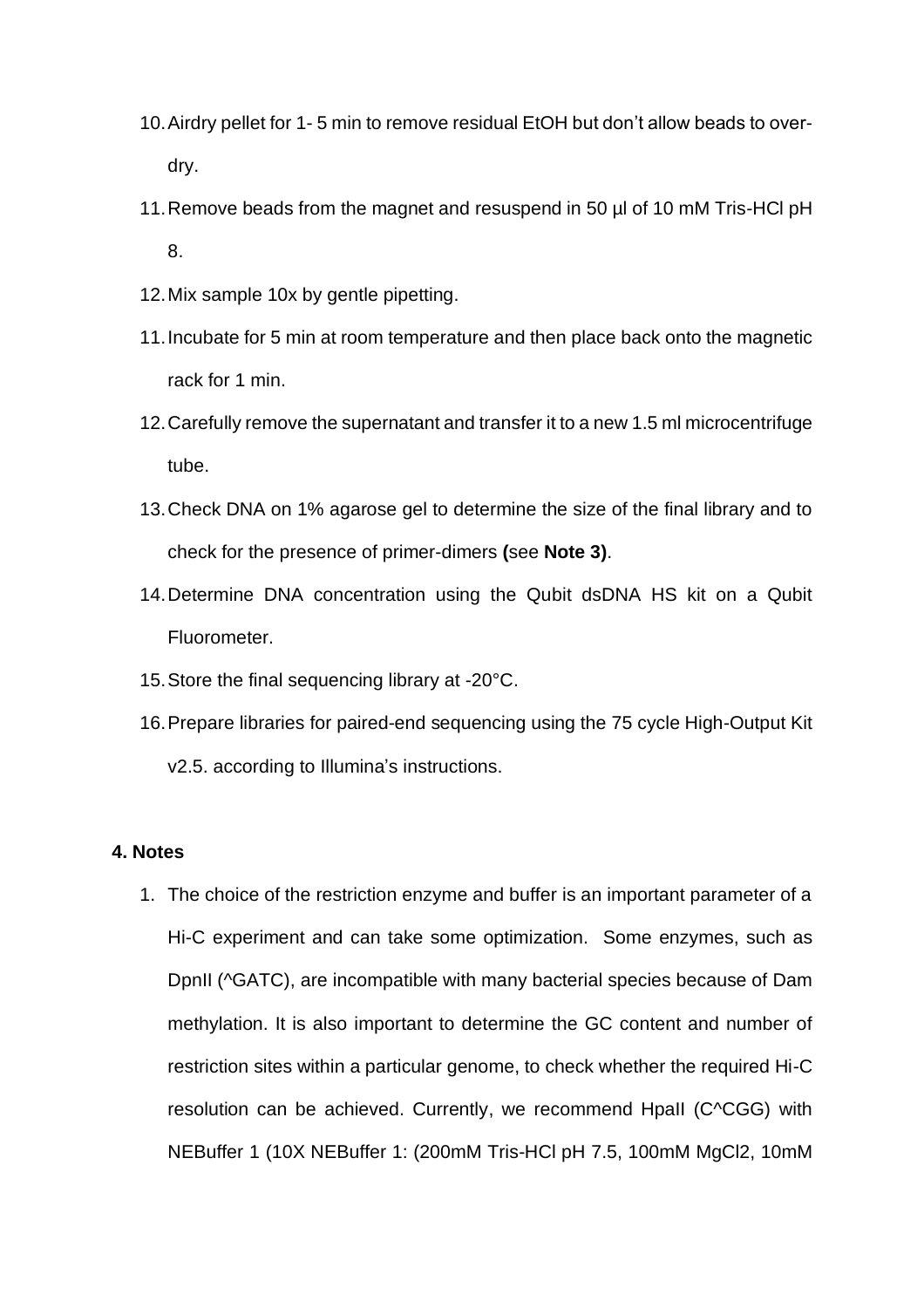DTT, 1mg/ml BSA) for most applications but if a genome is particularly AT-rich, or if a specific AT-rich region is under investigation, we recommend using MluCI (^AATT) with the same buffer.

- 2. For Precellys machines without the Cryolys cooling attachment, the program is: V6700: 9 x 20s, (30s pause) and the tubes need to be removed every 3 cycles and placed on ice for 5 min to stop the sample overheating and any subsequent degradation. Lysis can also be performed with lysozyme and will produce comparable results for Gram-negative bacteria. However, formaldehydecrosslinked Gram-positive bacteria, such as *B. subtilis*, can be difficult to lyse with lysozyme and in such cases, we recommend either disrupting cells with glass beads or a French Press [3,4]
- 3. See Figure 2
- 4. For efficient sonication, a maximum of 5 µg of DNA should be used (as determined by QuBit analysis), if the Hi-C library exceeds this, then an aliquot should be taken and the remaining DNA stored at -20°C, as a backup. Once the correct quantity of DNA is obtained, the sample volume is adjusted to 130 µl using 1x TE buffer.
- 5. The sonication parameters detailed in this protocol have been optimized for the amount of material used and the Covaris S220 ultrasonicator. Other sonicators will require additional optimization to ensure the average DNA fragment size is  $~1$  -300 bp.
- 6. Adapter ligation can also be performed using T4 DNA ligase (New England Biolabs) and performed either at room temperature for 2 hours or overnight at 16°C.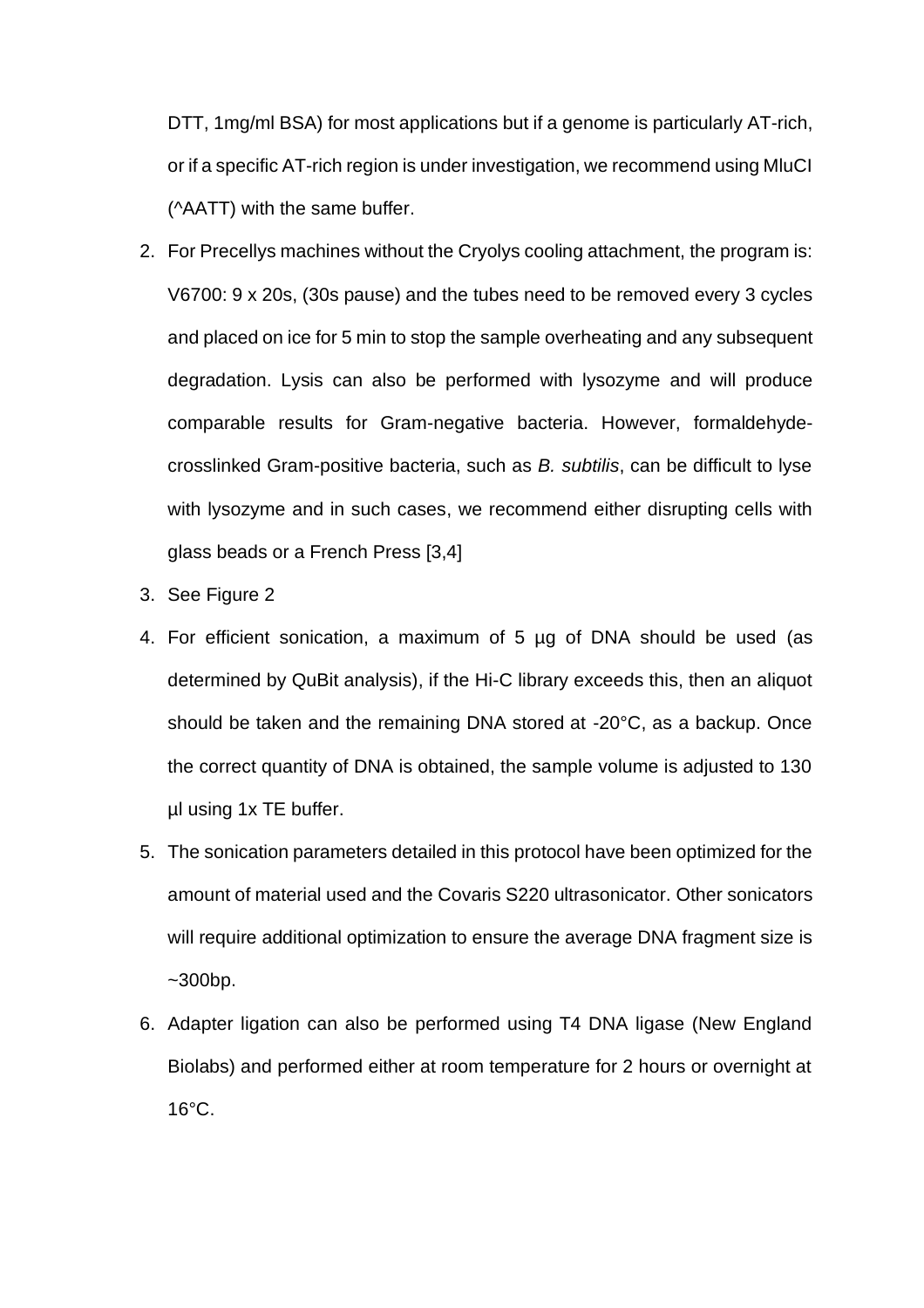7. Adapters can be interchanged with any Illumina-compatible or custom sequences. We have previously used TruSeq DNA CD Indexes (Illumina) and Nextflex 48 barcodes (Perkin Elmer).

#### **Acknowledgments**

We thank Romain Koszul and the members of the RSG lab for insightful discussions regarding the development of this protocol. This research was supported by funding to Romain Koszul from the Agence Nationale pour la Recherche (HiResBac ANR-15- CE11-0023-03) and from the European Research Council under the Horizon 2020 program (ERC grant agreement: 260822).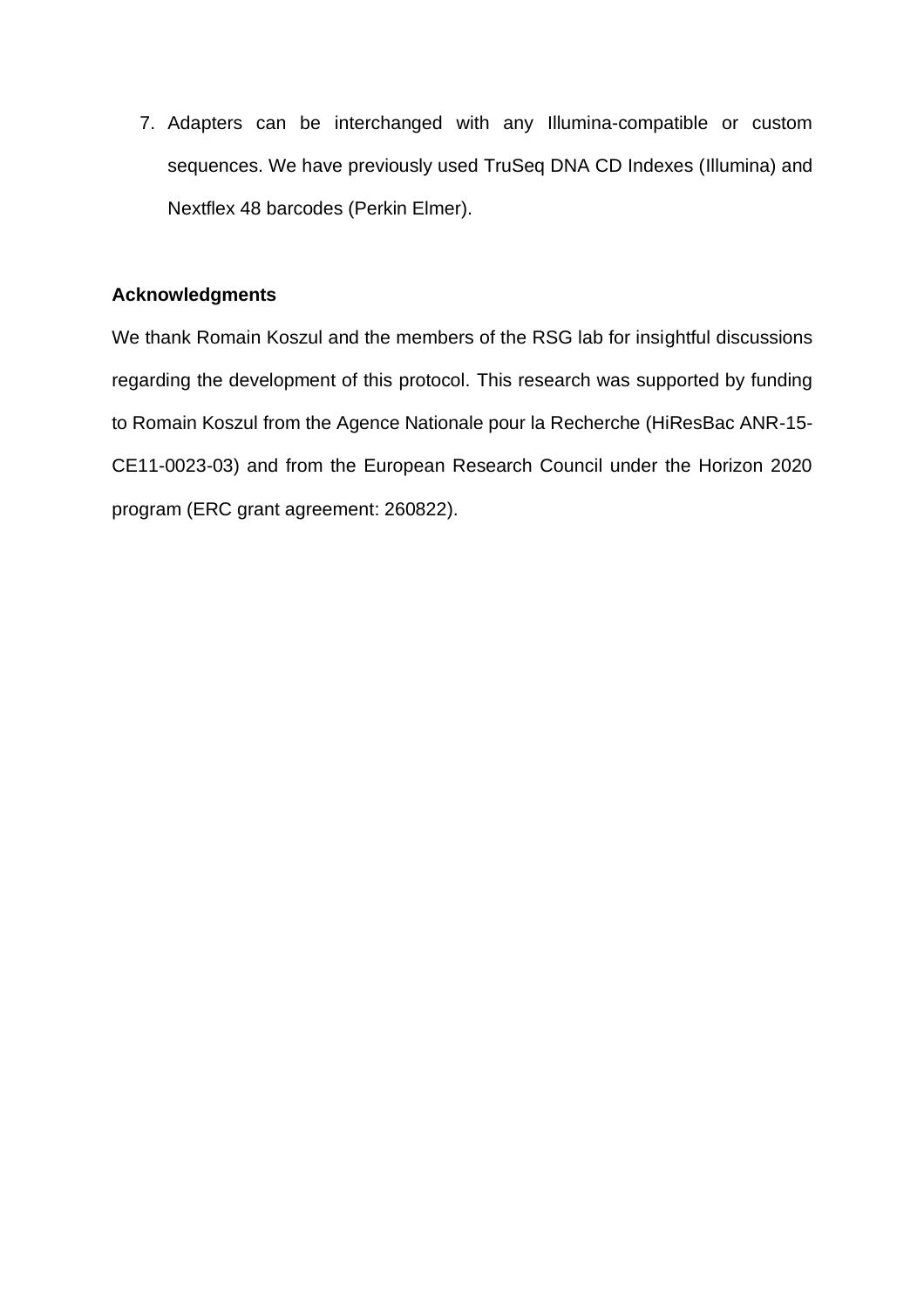#### **References**

1. Lioy, V.S., Cournac, A., Marbouty, M., Duigou, S., Mozziconacci, J., Espéli, O., Boccard, F., and Koszul, R. (2018). Multiscale Structuring of the E. coli Chromosome by Nucleoid-Associated and Condensin Proteins. Cell *172*, 771-783.e18.

2. Cournac, A., Marie-Nelly, H., Marbouty, M., Koszul, R., and Mozziconacci, J. (2012). Normalization of a chromosomal contact map. BMC Genomics *13*, 436.

3. Marbouty, M., Cournac, A., Flot, J.-F., Marie-Nelly, H., Mozziconacci, J., and Koszul, R. (2014). Metagenomic chromosome conformation capture (meta3C) unveils the diversity of chromosome organization in microorganisms. eLife. Available at: https://elifesciences.org/articles/03318 [Accessed September 24, 2019].

4. Cournac, A., Marbouty, M., Mozziconacci, J., and Koszul, R. (2016). Generation and Analysis of Chromosomal Contact Maps of Yeast Species. Methods Mol. Biol. Clifton NJ *1361*, 227–245.

5. Val, M.-E., Marbouty, M., Martins, F. de L., Kennedy, S.P., Kemble, H., Bland, M.J., Possoz, C., Koszul, R., Skovgaard, O., and Mazel, D. (2016). A checkpoint control orchestrates the replication of the two chromosomes of Vibrio cholerae. Sci. Adv. *2*, e1501914.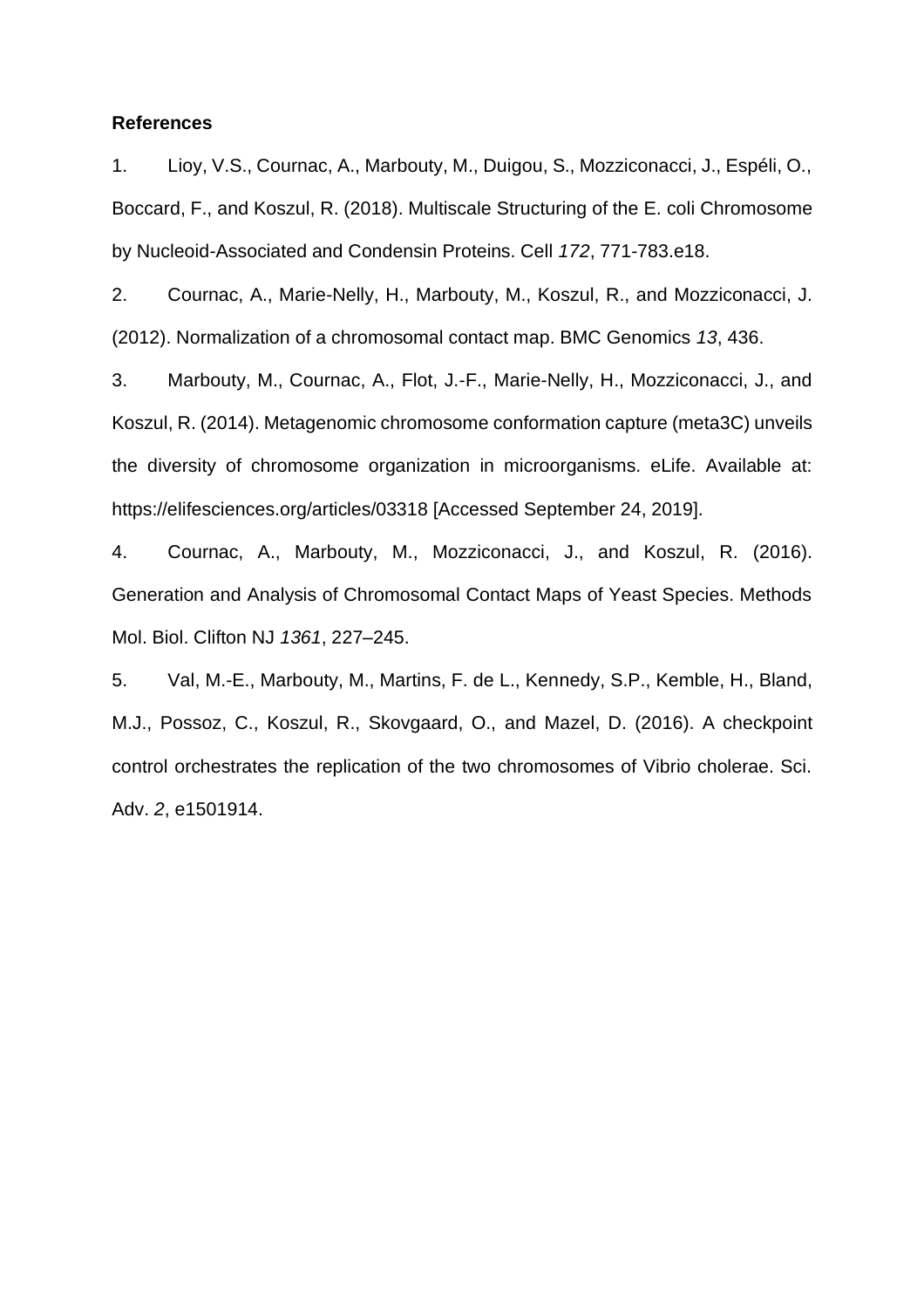

Fig. 1 (a) Overview of the Hi-C protocol. Normalized Hi-C contact maps of asynchronously growing populations of WT bacterial cells*.* The X and Y axes represent the coordinates of the chromosome and the colorscale reflects the frequency of contacts between two regions of the genome (arbitrary units), from white (rare contacts) to dark red (frequent contacts). Features of interest are indicated along the top axis. (b) Hi-C contact matrix of WT *E. coli* (5 kb bins). (c) Hi-C contact matrix of WT *V. cholera* (5 kb bins). (d) Side-by-side comparison of the *E.coli* contact maps generated using either the new Hi-C or previously published 3C approaches [1] (1 kb bins). (e) Side-by-side comparison of chromosome 1 from *V. cholera* contact maps generated using either the new Hi-C or previously published 3C approaches [5] (1 kb bins).